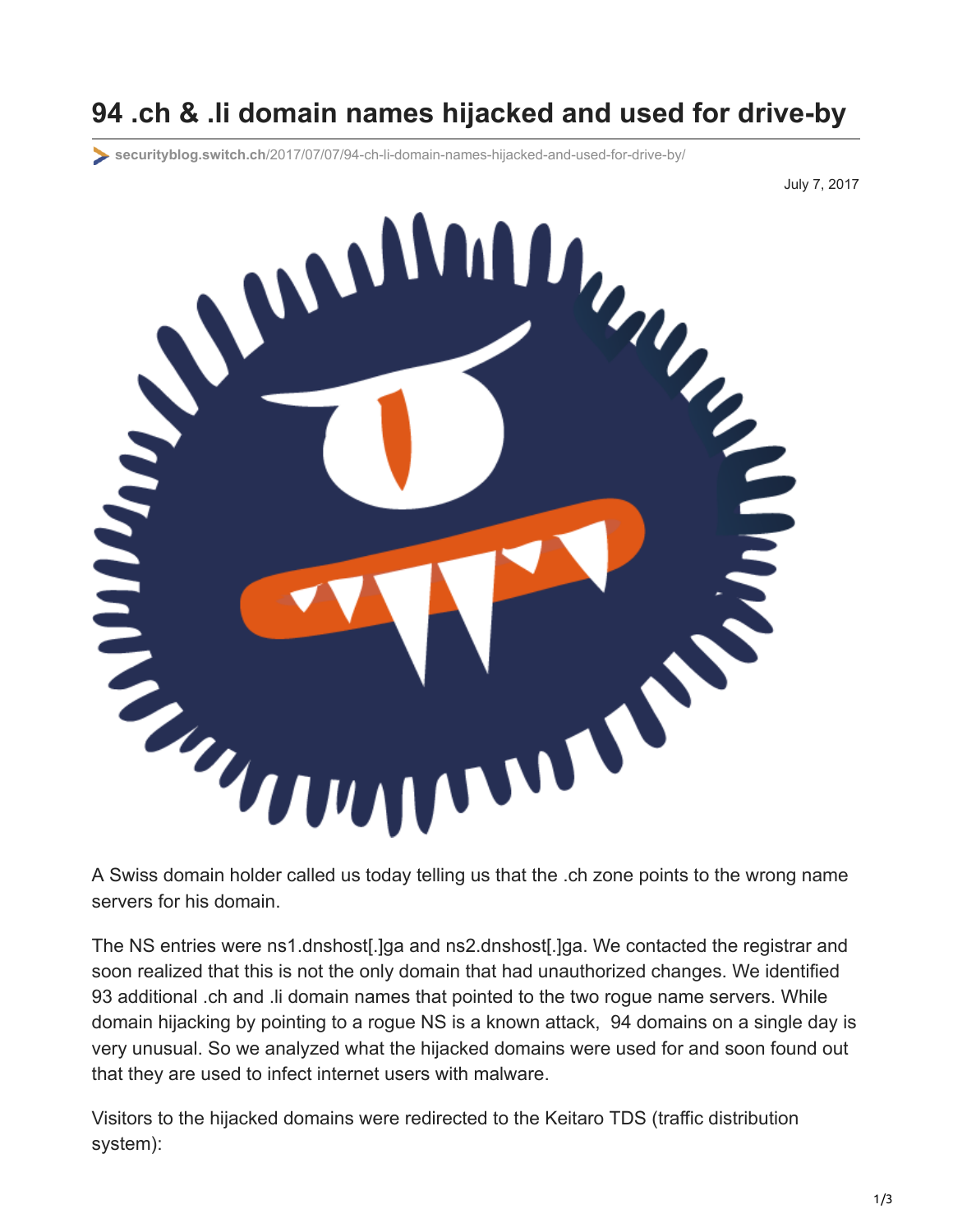A TDS decides where to redirect the visitor to, often depending on its IP address (i.e. country),

user agent and operating system.

A dead end may look like the following:

```
hXXp//46.183.219[.]227/favicon.ico
hXXp://46.183.219[.]227/www.bingo.com
```
And the visitor will be redirected to Google.

However, in some cases, the visitor is redirected to the Rig Exploit Kit:

```
hXXp://188.225.87[.]223/?doctor&news=...&;money=...&cars=236&medicine=3848
hXXp://188.225.87[.]223/?health&news=...
...
```
And the visitor gets infected.

The payload is Neutrino Bot:

```
MD5: a32f3d0a71a16a461ad94c5bee695988
SHA256: 492081097c78d784be3996d3b823a660f52e0632410ffb2a2a225bd1ec60973d).
```
It gets in touch with its command and control server and grabs additional modules:

```
hXXp://poer23[.]tk/tasks.php
hXXp://poer23[.]tk/modules/nn_grabber_x32.dll
hXXp://poer23[.]tk/modules/nn_grabber_x64.dll
```
A little later, it also gets an update

hXXp//www.araop[.]tk/test.exe

```
MD5: 7c2864ce7aa0fff3f53fa191c2e63b59
SHA256: c1d60c9fff65bbd0e3156a249ad91873f1719986945f50759b3479a258969b38)
```
#### **Status**

The rogue NS were inserted in the .ch zone file at around 13:00 today. The registrar discovered soon what happened and rolled back the unauthorized changes. At 16:00 all of the changes in the .ch & .li zone were reverted and the NS records pointed to the legitimate name servers again.

#### **[Update 10.7.17 17:15]**